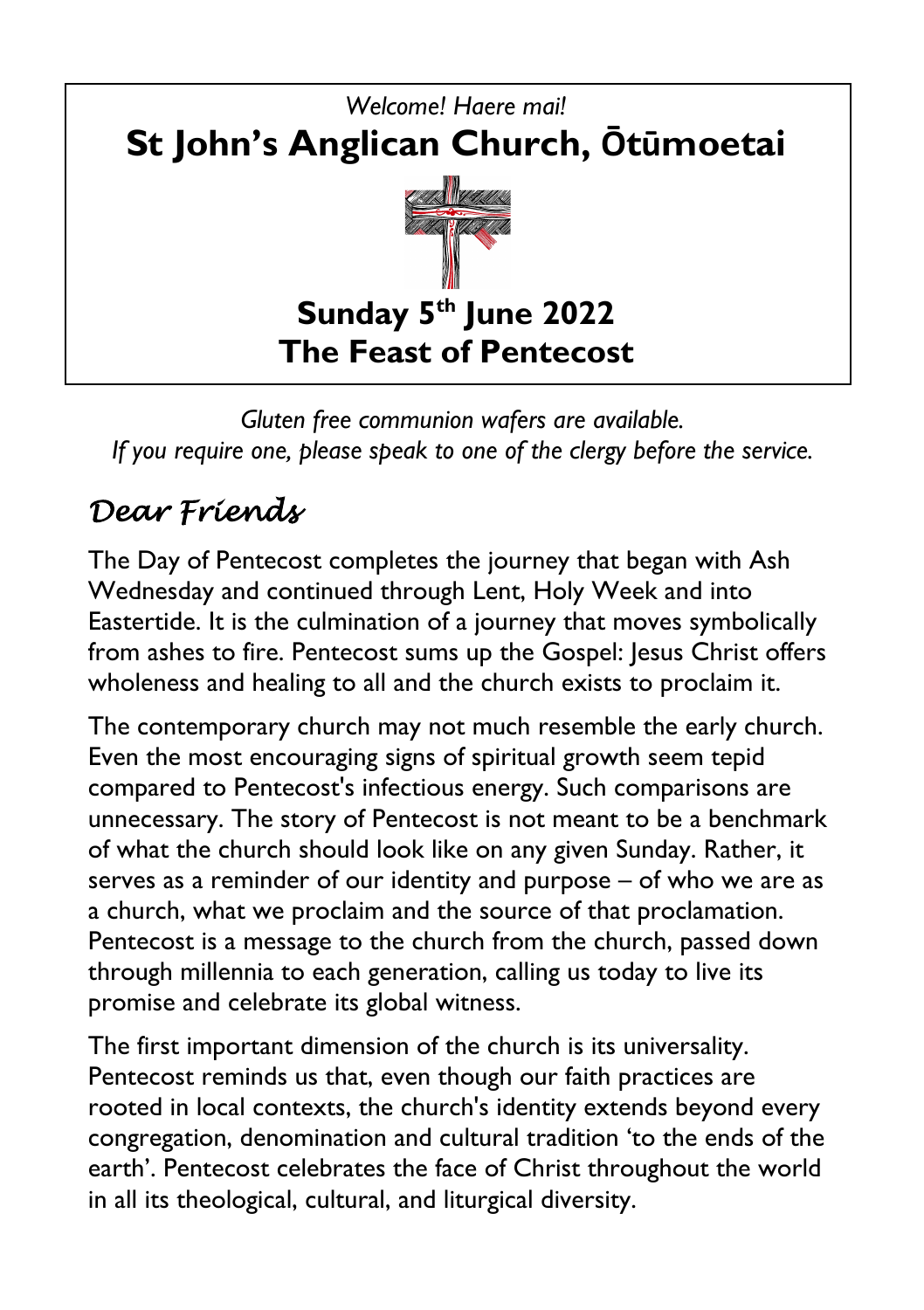A second dimension of the church is the local congregation. So today we celebrate the participation of *this* congregation in the work and worship of the whole church. We celebrate because we are able to meet for worship in safety, not something given to all Christian communities in the world. We are a supportive community holding each other in prayer and loving support when needed. To add to our established community presence – the Op Shop, the Playgroup and the Toy Library – we have recently started new initiatives – Senior Chef, Fish n Chips & Games and the Book Club – which provide opportunities for fun and friendship both for our church members and for anyone in the community who wishes to join in.

The Holy Spirit is an ongoing gift, not just a onetime event and the church is constantly changing, according to the Spirit's leading. The many dimensions of the church's identity – global, local, and personal – are interrelated and essential. Whether we are together in the same place or apart we are one. None can exist apart from Christ or from the others.

Arohanui,

## *Sue (Vicar)*

## **WORSHIP THIS SUNDAY: 5th JUNE 2022**

#### **Sentence**

God's love has been poured into our hearts by the Holy Spirit who has been given to us. *Romans* 5:5

#### **Collect**

**Holy Spirit of God, as of fire, forging, purging, all-consuming: touch us with love, purge us from the dross of sin and self, so that we may tell your glory in the furnace of the world. With the Father and the Son, you live and reign, one God, now and for ever. Amen.**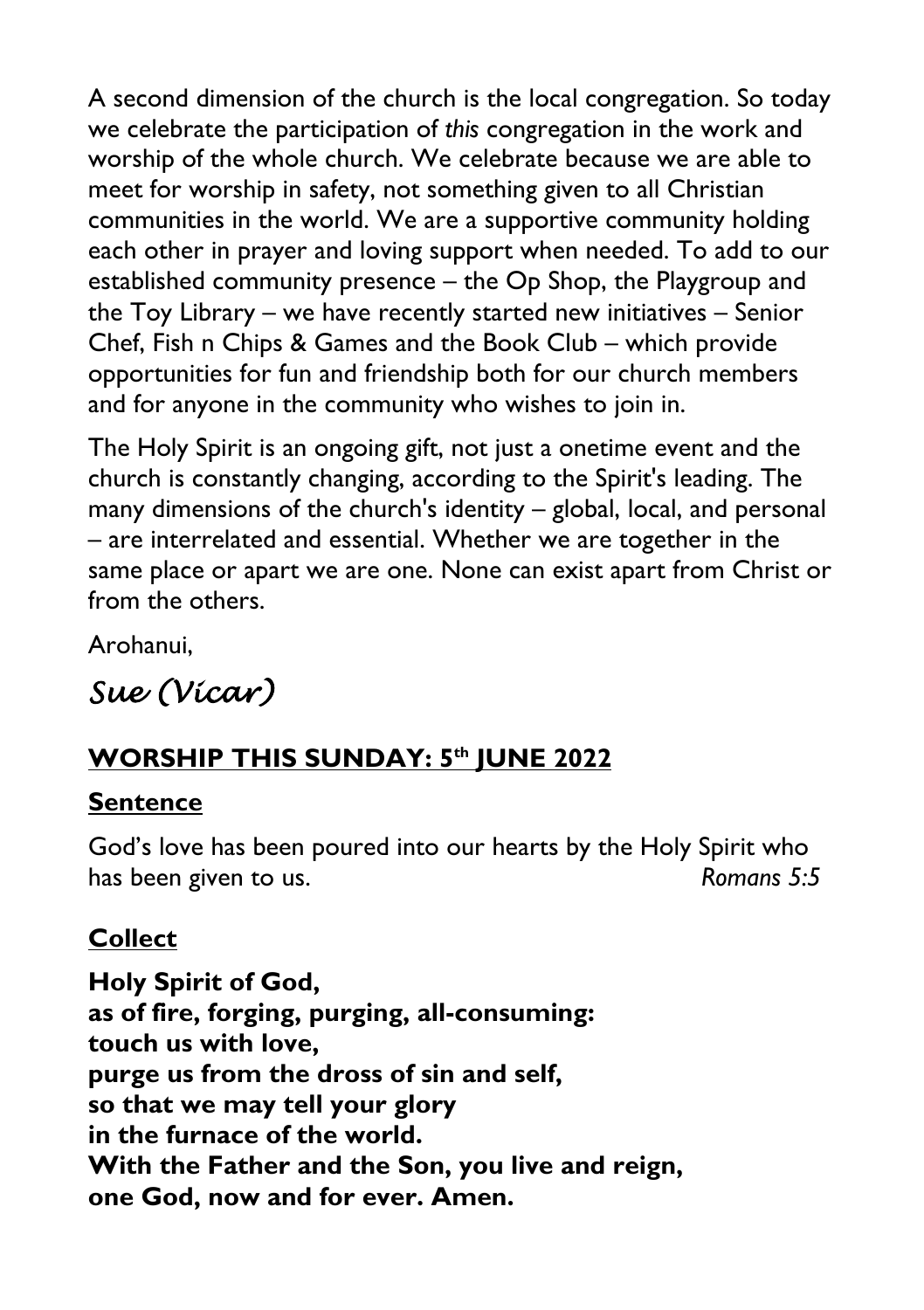| $Ist$ Reading | Genesis 11.1-9      |
|---------------|---------------------|
| $2nd$ Reading | Acts 2.1-21         |
| <b>Gospel</b> | John 14.8-17, 25-27 |

#### **Prayers of the People**

On the occasion of Queen Elizabeth II's Platinum Jubilee, we give thanks for her steadfast faith and loyal service, in times of joy and in seasons of affliction. May God ever provide her with all she may need to meet the demands which her office may make, and in all things may she be nourished by Christ's word and example.

Today we pray for all clergy within the Diocese of Polynesia and for the people of the Waiapu Anglican Cathedral Parish of St John the Evangelist and their clergy.

We pray for those in need, especially those who have asked for our prayers: Colin, Shirley.

#### **PLAYGROUP LEADER: 'GOODBYE' and 'HELLO'**

On Thursday 9<sup>th</sup> June we say goodbye to Debbie Allan who has been with us since July last year. She is leaving for a job nearer her home. We thank her for her excellent and imaginative contribution during a difficult period which has been punctuated by Covid restrictions.

We are delighted to welcome Stephanie Suttmeier as our new Playgroup Leader. She will start on  $7<sup>th</sup>$  June to enable a few days to learn from Debbie. Please give her a warm and supportive welcome.

# Word and Light **OUR PARISH MAGAZINE**

The theme for the next edition will be **Stars***.* Articles on other topics are also welcome. Photos add interest. Please send your contributions to Lynda, the Parish Administrator, by **4th July 2022**. Remember that, to keep readers' attention, your articles should not be too long *(up to around 700 words).*